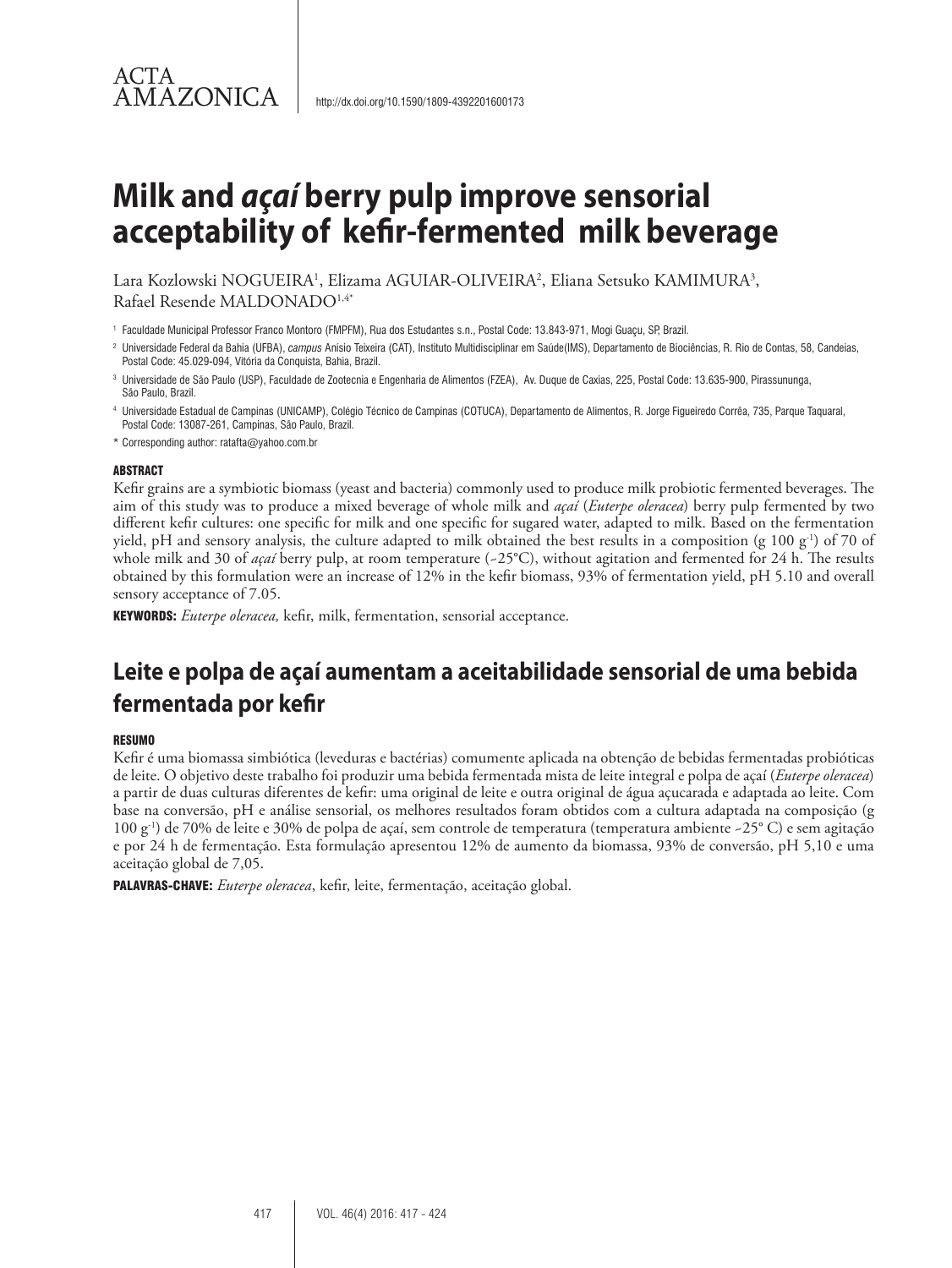

Milk and *açaí* berry pulp improve sensorial acceptability of kefir-fermented milk beverage

## **INTRODUCTION**

Kefir is one of a very few fermented beverages obtained by the simultaneous lactic and alcoholic fermentation of milk, water with sugar or fruit pulp, utilizing a kefir culture. The resulting beverage is slightly carbonated, with a variable quantity of alcohol and also present prebiotic and probiotic effects. The kefir culture is compound by a symbiotic biomass formed by different species of bacteria and yeast, which is wrapped in a matrix known as kefiran, a polysaccharide gel. The kefir grains have an irregular shape, vary in length between 0.5 and 3.5 cm and its color might vary depending on the sort of microorganisms and the place of origin of the culture (Leite *et al.* 2013; Lopitz-Otsoa *et al.* 2006; Stepaniak and Fetliński 2002).

The beverage resultant from the double fermentation (lactic and alcoholic) presents a variety of acids such as lactic, acetic, gluconic, formic, succinic, and propionic. The formation of carbonic gas; vitamin B12 and polysaccharides (Weschenfelder *et al*. 2011); different aldehydes, isoamyl alcohol and traces of acetone (Moreira *et al*. 2008) also occurs. When the kefir grains are inoculated in the culture medium, an adaptation (lag) phase occurs at first. After that, the fermentation (sugar consumption) begins. Due to the alcoholic fermentation, there is release of a large amount of  $\mathrm{CO}_2$  and increase in temperature occurs. This process is known as the turbulent phase. When the sugar consumption is nearly finished, the production of  $CO$ , and the temperature eventually lower. With regard to the lactic acid fermentation, there is a partial anaerobic conversion of carbohydrates, mainly glucose, into lactic acid.

The fermentation of kefir is usually conducted in milk or whey (Balabanova and Panayotov 2011; Hsieh *et al*. 2012; Soupioni *et al*. 2013). However, it can also be performed in different substrates, which can diversify the flavor and enhance the acceptance of the product by consumers. As examples, the usage of walnut milk (Cui *et al*. 2013), cocoa pulp (Puerari *et al*. 2012), sugar cane juice (Dornelles and Rodrigues 2006), orange pulp (Plessas *et al*. 2008) and also water and brown sugar solutions (Bergmann *et al*. 2010; Diniz *et al*. 2003; Moreira *et al*. 2008) can be cited.

Brazil is the largest producer and exporter of the *açaí* berry, a fruit of *Euterpe oleracea*, which is native to the Amazon (Menezes *et al*. 2008; Miao and Wu, 2014). The *açaí* berry is consumed as juice or smoothie in Brazil; the pulp is a rich source of calories, vitamin E, dietary fiber, manganese, copper, boron, calcium, magnesium, potassium, and chromium. It also contains a small quantity of total sugar, phosphorus, sodium, zinc and iron (Oliveira *et al*. 2011). Therefore, the aim of this study was to develop a mixed beverage of whole milk and *açaí* berry pulp fermented by kefir utilizing two different cultures.

## **MATERIALS AND METHODS**

#### **Fermentations**

The kefir cultures were obtained from small farmers from the states of São Paulo and Paraná (Brazil). Two cultures of kefir were evaluated: one originally cultivated in milk and one originally cultivated in a solution of brown sugar, adapted to milk. The adaptation from the sugar solution to milk was performed, at first, by the transference of the kefir culture to plain mineral water. It was left incubating for 24 hours at room temperature (~25°C), without agitation, in order to completely remove the sugar. After this period, the culture was transferred to flasks containing whole milk and left incubating under similar conditions

The preliminary tests were conducted to evaluate the growth of the kefir grains and its behavior during the fermentation process in the mixed substrate (whole milk and *açaí* berry pulp).The frozen pulp of *açaí* berry and the whole milk (UHT – ultra high temperature process) were bought in local supermarkets in the city of Mogi Guaçu-SP (Brazil). Six different samples of whole milk and *açaí* berry pulp were fermented by both kefir cultures and evaluated. The proportions utilized were:  $(g g^{-1})$ : 1= 100/0; 2 = 90/10; 3 = 70/30; 4 = 50/50; 5 = 30/70, and 6 = 10/90. The formulations were blitzed for 1 minute in order to become homogeneous. Subsequently, the kefir cultures were inoculated into the formulations at the concentration of 5.0 g 100  $g^{-1}$  in flasks containing 100 g of each sample. The fermentation flasks were previously cleansed with detergent and rinsed with boiling water. After the inoculation, there were covered with paper tissues and incubated at room temperature (~25° C) without agitation for 24 hours (Weschenfelder *et al*. 2011). Subsequent to the fermentation, the kefir cultures were separated from the beverages with the aid of a kitchen sieve. The beverages and kefir biomass were utilized to measure the fermentation variables: mass, pH, concentration of soluble solids of the substrate and the fermented beverage, and also the initial and final mass of the kefir grains. All fermentation conditions were performed in triplicate and the results were analyzed by means of the average values, standard deviation and coefficient of variation. Average values were compared utilizing the Tukey test.

After the preliminary tests, two formulations were selected with the whole milk/*açaí* berry pulp proportions (g g<sup>-1</sup>): 70/30 and 30/70. Both kefir cultures, original and adapted, and the same conditions of inoculation and incubation from the preliminary tests, were applied. For each formulation, 10 replicates were performed and the average values of each parameter were compared by Tukey test. The parameters measured were pH, concentration of soluble solids of the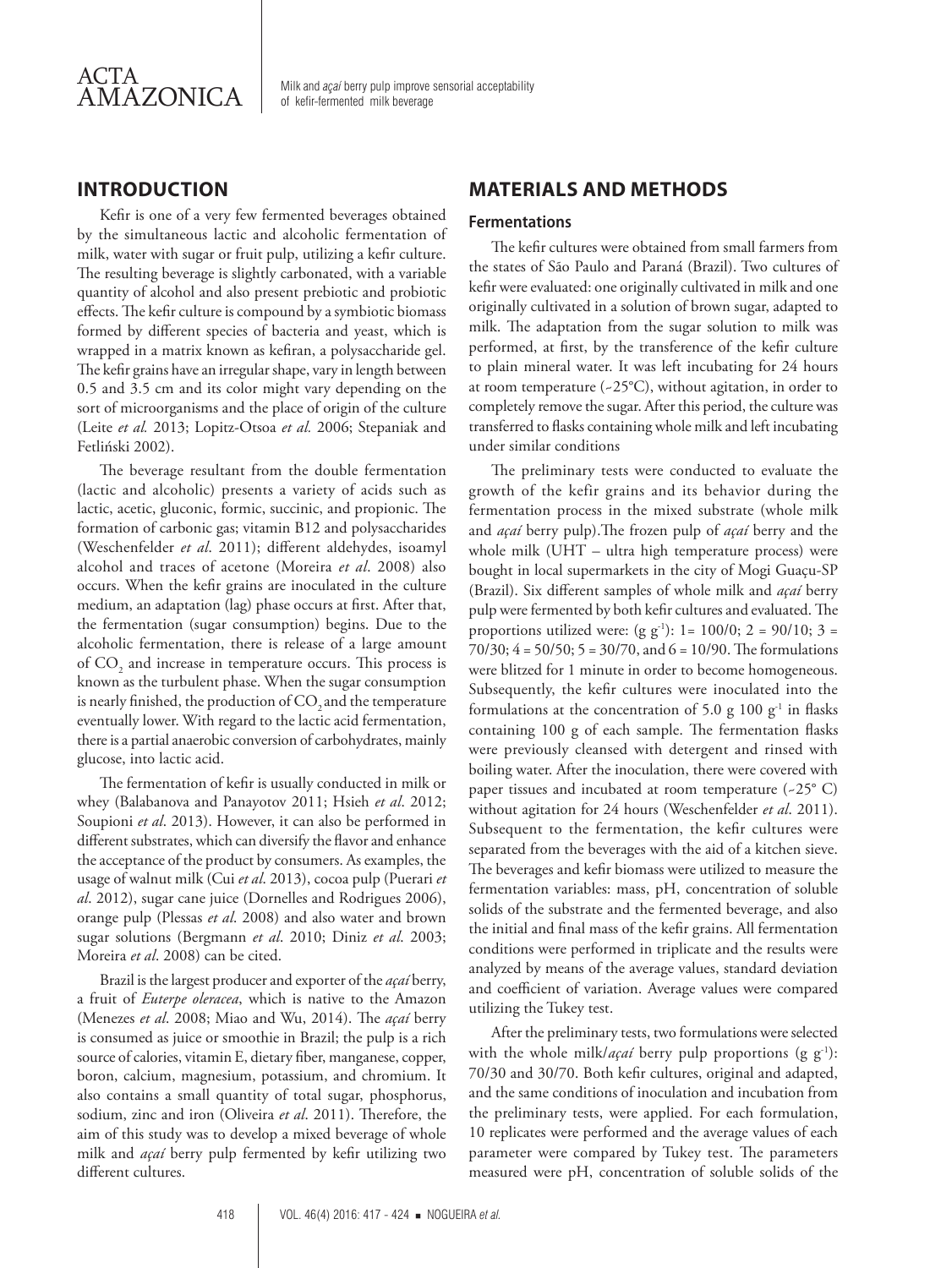

AMAZONICA Milk and *açaí* berry pulp improve sensorial acceptability of kefir-fermented milk beverage

substrate and of the fermented beverage, initial and final mass of the kefir biomass and sensory acceptance.

#### **Sensorial acceptance**

Prior to the sensory evaluation, 10 g 100  $g^{-1}$  of sucrose were added to the beverages in order to promote the balance of the sweet/acid ratio. The sensory evaluation was performed by means of an acceptance test with 50 untrained panelists recruited randomly (both genders, between 20 and 30 years of age) at the Municipal College Professor Franco Montoro (Mogi Guaçu-SP, Brazil). The test employed a verbal hedonic scale of 9 points (9 = liked very much, 1 disliked very much) (Stone and Sidel 1993). The attributes evaluated were color, aroma, taste, sweetness, acidity and overall acceptance in order to determine the sensory acceptance of the fermented beverages evaluated. The results were utilized to calculate the average mean and standard deviation for each attribute and the comparison of the average mean of the attributes was performed with ANOVA and Tukey test. The sensory analysis followed the ethical standards for researches involving humans and the project was previously approved by the Ethics Committee of the Institution and it was registered in the Brazil Platform of the Brazilian Ministry of Health (CAAE: 29863314.7.0000.5425) as determines the Brazilian legislation on ethics in research.

#### **Analytical methods**

The mass of substrate, fermented beverage and kefir grains were determined in semi-analytical scale (Adventurer<sup>TM</sup> AR5120, Ohaus, Parsippany, USA), the hydrogen concentration (pH) was measured in a pH-meter (W3B, Bel Engineering<sup>\*</sup>, Monza, Italy) and the concentration of soluble solids (SS) was determined with a portable refractometer (ITREF 25, Instrutemp, São Paulo, SP). The yield of fermented beverage (R) and the variation of mass of the kefir grains (Δm) were calculated according to equations 1 and 2, respectively. In these equations,  $m_{\rm s}$  and  $m_{\rm F}$  denote the mass of substrate and mass of fermented beverage, and  $m_{kx}$  and  $m_{ky}$ represent the mass of kefir biomass at the beginning and at the end of fermentation, respectively.

 $R(\%) = 100 * [(m_s - m_p) / m_p]$ (Equation 1)  $\Delta m(\%) = 100 * [(m_{h^-} - m_{h}) / m_{h^-}]$  (Equation 2)

## **RESULTS**

#### **Preliminary tests**

**Beverage fermented with the original kefir culture.** Considering a confidence level of 94%, the variance analysis (ANOVA) (Table 1) shows that there was no statistically significant difference ( $p < 0.06$ ) among the formulations for both results evaluated, Δm (Figure 1A) and R (Figure 1B), and based on that, the formulations which presented the smallest variations among the triplicates were chosen for further analyses: formulations 5 (70/30 g g-1 of milk/*açaí*) and 3 (30/70 g g-1 of milk/*açaí*), with the respective variabilities of  $\Delta m = (8.3 \pm 0.9)\%$  and R =  $(90.7 \pm 1.0)\%$ .

As a result of the amount of *açaí* berry in formulations, higher concentrations led to a decrease in soluble solids concentration (SS, Fig. 1c) and pH (Figure 1D) at the beginning and at the end of fermentations.

**Fermented beverage with adapted kefir culture.**  According to the results, the replicates of the adapted kefir culture were more reproducible than those from the original kefir culture (Figures 2A,B).The *p*-value of the replicates was higher (0.18), which indicates that the replicates can be considered equals; nonetheless, the *p*-value of the formulations was lower (0.02), which indicates a significant difference among the formulations evaluated (Table 1). The honest significant differences (HSD) among the formulations were obtained at 95% of confidence as: 9.25% for Δm and 3.08% for R. Formulation 5 (30/70 g g-1 milk/*açaí*) presented a Δm value not statistically different from formulation 3 (70/30 g g-1 milk/*açaí*) with 95% of confidence (Table 2); these two

**Table 1.** Summary of the Analysis of Variance (ANOVA) for the variation of mass of the kefir grains (Δm) and yield of fermented beverage (R) for the mixed fermented beverage of whole milk and *açaí* berry pulp using the original and the adapted kefir cultures at the preliminary tests.

|                     | Original kefir |                 | Adapted kefir |                 |
|---------------------|----------------|-----------------|---------------|-----------------|
|                     | $\Delta m$ (%) |                 |               |                 |
| Source of Variation | F-test         | <i>p</i> -value | F-test        | <i>p</i> -value |
| Replicates          | 3.70           | 0.06            | 2.06          | 0.18            |
| Formulations        | 0.20           | 0.96            | 4.52          | 0.02            |
|                     | R(%)           |                 |               |                 |
| Source of Variation | F-test         | p-value         | F-test        | <i>p</i> -value |
| Replicates          | 3.85           | 0.06            | 3.40          | 0.072           |
| Formulations        | 0.74           | 0.61            | 10.46         | 0.001           |

**Table 2.** Average values for the variation of the mass of the kefir grains (Δm) and yield of fermented beverage (R) of mixed fermented beverages of whole milk and *açaí* berry pulp using the adapted kefir culture. Formulations evaluated were composed of (g g-1 of whole milk/*açaí* berry pulp): 1 = 100/0, 2 = 90/10,  $3 = 70/30$ ,  $4 = 50/50$ ,  $5 = 30/70$ ;  $6 = 10/90$ .

| Formulation | $\Delta m$ (%)    | R(%)              |
|-------------|-------------------|-------------------|
|             | 3.2 <sup>a</sup>  | 95.3 <sup>a</sup> |
| 2           | 6.2a              | 90.0 <sup>b</sup> |
| 3           | $11.2^{a,b}$      | 89.9 <sup>b</sup> |
| 4           | 10.5 <sup>a</sup> | 89.2 <sup>b</sup> |
| 5           | 20.0 <sup>b</sup> | 87.4 <sup>b</sup> |
| 6           | 10.4 <sup>a</sup> | 87.6 <sup>b</sup> |

\*Conditions marked with different letters present statistically significant difference with 95% of confidence (*p* < 0.05).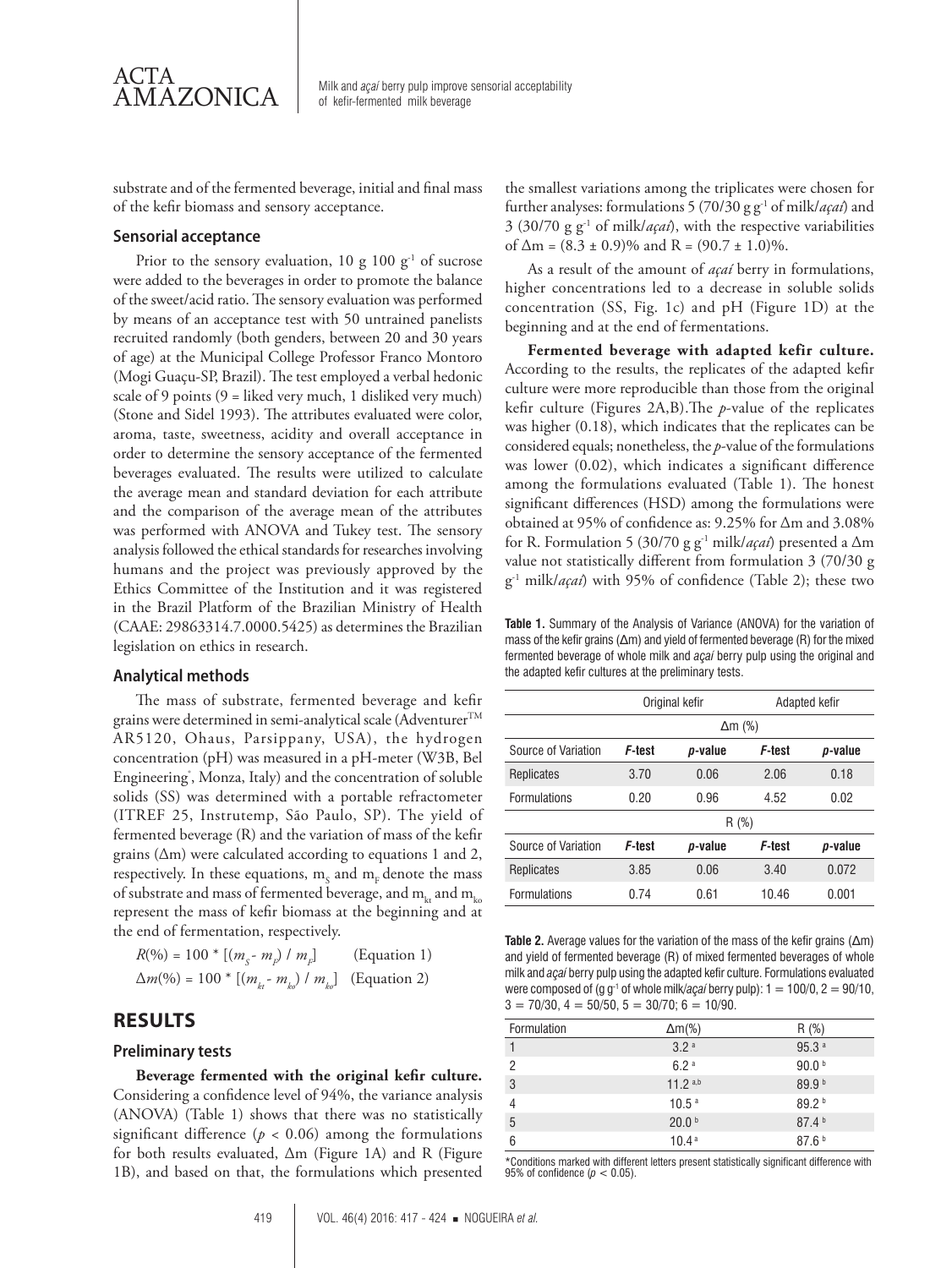## ACTA AMAZONICA

Milk and *açaí* berry pulp improve sensorial acceptability of kefir-fermented milk beverage



**Figure 1.** Data from preliminary tests for the production of mixed fermented beverage of whole milk and *açaí* berry using the original kefir culture from milk. A: Variation of the mass of the kefir grains (Δm, %), B: yield of fermented beverage (R, %), C: pH and D: soluble solids concentration (SS, °Brix). The Δm and R values are presented for each triplicate (r1, r2, r3) and the pH and SS values are presented as average and standard deviations (bars) at 0 and 24 h. Six formulations were evaluated (g g-1 of milk/*açaí*): 1 = 100/0, 2 = 90/10, 3 = 70/30, 4=50/50, 5 = 30/70, 6 = 10/90. Fermentations were carried out at room temperature ( $\sim$ 25°C) without shaking and inoculated with 5 g 100 g<sup>-1</sup> of kefir grains.

formulations (the same as for the original kefir culture) were selected for further evaluations.

### **Fermentation utilizing original and adapted kefir cultures**

The selected formulations [3: 70/30 g g-1 milk/*açaí* and 5: 30/70 g g-1 milk/*açaí*] from the two kefir cultures [original and adapted] were prepared once more but with ten replicates for each condition. The average values obtained for the mass variation of the kefir culture  $(\Delta m)$ , the fermented beverage yield (R), the pH and the soluble solids concentration (SS) are presented on Table 3. Considering the same culture, no significant difference was observed for Δm (Table 3) with both formulations (3 and 5), nevertheless, when comparing different cultures, there was a significant difference (*p* < 0.05). A significant difference  $(p < 0.05)$  among the formulations was also identified for R.

The initial pH value was influenced by the composition of the formulations. The increase in the quantity of *açaí* berry pulp in the formulations resulted in the diminution of the initial pH value; at the end of fermentations it was observed

a decrease in the pH values. The formulation with the highest content of *açaí* berry pulp obtained the lowest pH values, nevertheless, the diminution of pH was less accentuated when the adapted kefir culture was utilized.

#### **Sensorial Analysis**

The results obtained for the sensorial analysis are shown in Table 4, from which it can be observed that all formulations showed average attribute values within the acceptable range (above5.0). In general, a product is considered accepted when the overall average value is higher or equal to 7.0 (Stone and Sidel 1993); by this standard, only the formulation containing 70/30 g g-1(milk/*açaí*) using the adapted kefir culture can be considered acceptable (overall average of 7.05). However, considering that this is a new product and that none of the average results is below 5, it can be considered that the results obtained were satisfactory.

According to the ANOVA (data not shown), most of the evaluated attributes (color, taste, sweetness and acidity) did not presented any statistically significant difference ( $p < 0.05$ ); for flavor and overall acceptance there was a statistically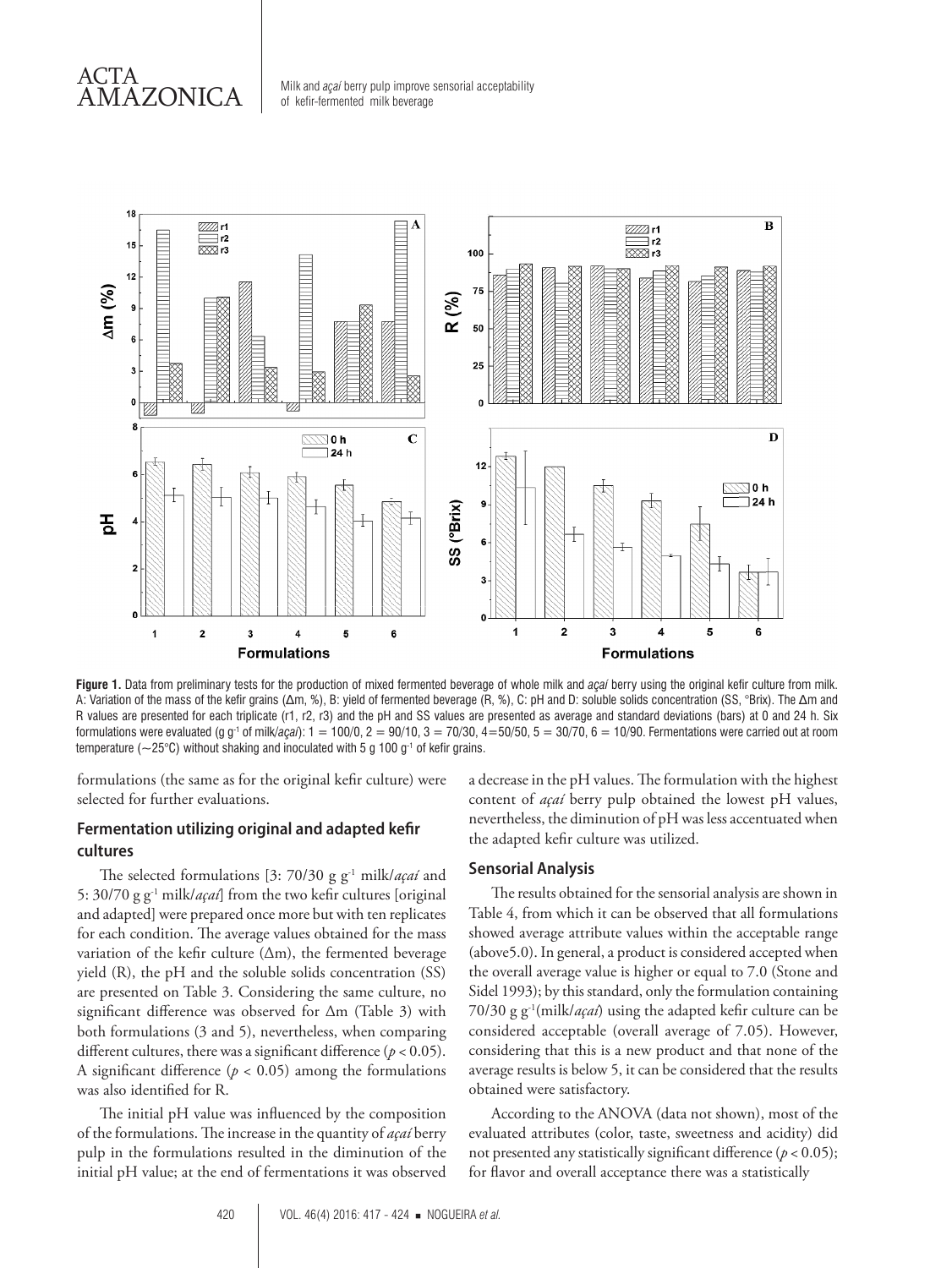ACTA

 $\overline{\text{AMAZONICA}}$  Milk and *açaí* berry pulp improve sensorial acceptability of kefir-fermented milk beverage



**Figure 2.** Data from preliminary tests for the production of mixed fermented beverage of whole milk and *açaí* berry using the adapted kefir culture from milk. A: Variation of the mass of the kefir grains (Δm, %), B: yield of fermented beverage (R, %), C: pH and D: soluble solids concentration (SS, °Brix). The Δm and R values are presented for each triplicate (r1, r2, r3) and the pH and SS values are presented as average and standard deviations (bars) at 0 and 24 h. 6 formulations were evaluated (g g-1 of milk/*açaí*): 1 = 100/0, 2 = 90/10, 3 = 70/30, 4=50/50, 5 = 30/70, 6 = 10/90. Fermentations were carried out at room temperature ( $\sim$ 25° C) without shaking and inoculated with 5 g 100 g<sup>-1</sup> of kefir grains.

**Table 3.** Average values (n = 10 replicates) for the variation of the mass of the kefir grains (Δm, %), yield of fermented beverage (R, %), pH and concentration of soluble solids (SS, °Brix) for the mixed fermented beverage of whole milk and *açaí* berry pulp. Fermentations were conducted with 2 kefir cultures – original and adapted, and 2 formulations of whole milk and *açaí* berry pulp of: 70/30 and 30/70 (g g<sup>-1</sup>) without shaking and at room temperature (~25° C) for 24 h.

|                       |                               | Original kefir culture   |                               | Adapted kefir culture           |  |
|-----------------------|-------------------------------|--------------------------|-------------------------------|---------------------------------|--|
|                       | 70/30                         | 30/70                    | 70/30                         | 30/70                           |  |
| $\Delta m$ (%)        | $27.70 \pm 4.61$ <sup>a</sup> | $29.00 \pm 3.90^{\circ}$ | $12.25 \pm 4.27$ <sup>b</sup> | $14.22 \pm 3.99^{\circ}$        |  |
| R(%)                  | $91.40 \pm 1.47$ <sup>a</sup> | $91.40 \pm 1.09^{\circ}$ | $93.46 \pm 0.93^{\circ}$      | $92.99 \pm 0.98$ <sub>a,b</sub> |  |
| $pH_{0h}$             | $5.94 \pm 0.00^{\circ}$       | $5.33 \pm 0.00^{\circ}$  | $5.94 \pm 0.00^{\circ}$       | $5.33 \pm 0.00^{\circ}$         |  |
| $pH_{24h}$            | $4.51 \pm 0.24$ <sup>a</sup>  | $3.82 \pm 0.49^{\circ}$  | $5.10 \pm 0.20$ °             | $4.27 \pm 0.17^{a,b}$           |  |
| $SS_{0h}$ ( $Brix$ )  | $10.00 \pm 0.00^{\circ}$      | $6.00 \pm 0.00^{\circ}$  | $10.00 \pm 0.00^{\circ}$      | $6.00 \pm 0.00^{\circ}$         |  |
| $SS_{24h}$ ( $BRix$ ) | $5.10 \pm 0.31^{\circ}$       | $3.05 \pm 0.16^{\circ}$  | $10.00 \pm 0.16$ °            | $3.00 \pm 0.00^{\circ}$         |  |

\*Conditions marked with different letters present statistically significant difference with 95% of confidence (*p* < 0.05) by the Tukey test.

significant difference at  $p = 0.04$ . In relation to flavor, the formulation 70/30 g g<sup>-1</sup> (milk/*açaí*) with the adapted kefir culture was better accepted (average score of 6.66) than the one from the original kefir culture (average score of 5.47). Similar result was obtained for the overall acceptance; the same formulation mentioned above presented an average score of 7.05 against the formulation  $30/70$  g g<sup>-1</sup> (milk/*açaí*) with the original culture that scored 5.84.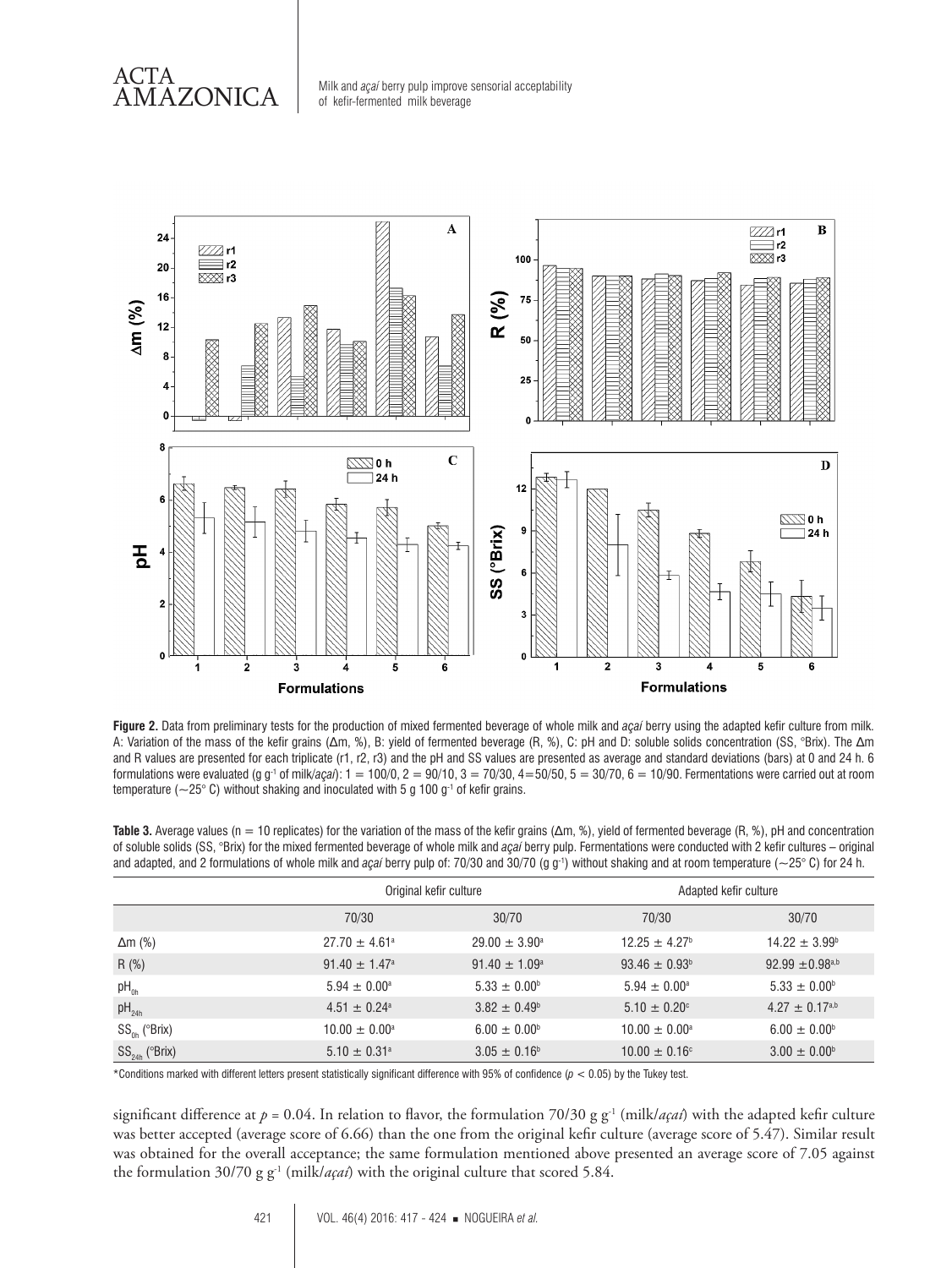**Table 4.** Sensorial analysis of the mixed fermented beverage of whole milk and *açaí* berry pulp using kefir. The acceptance test was made with 50 no trained panelists using a verbal hedonic scale of 9 points (9 = like extremely to 1 = dislike extremely). Formulations (g g<sup>-1</sup>) of whole milk/*açaí* berry evaluated were of 70/30 and 30/70; 2 different kefir cultures were employed - original from milk and original from water adapted to milk. Fermentations were carried out at room temperature ( $\sim$ 25° C) without shaking for 24 h.

|                    |                              | Original kefir culture       |                              | Adapted kefir culture        |  |
|--------------------|------------------------------|------------------------------|------------------------------|------------------------------|--|
| Attributes         | 70/30                        | 30/70                        | 70/30                        | 30/70                        |  |
| Color              | $7.08 \pm 1.60^{\circ}$      | $7.70 \pm 1.53$ <sup>a</sup> | $7.20 \pm 1.58$ <sup>a</sup> | $7.66 \pm 1.49^{\circ}$      |  |
| Flavor             | $5.47 \pm 1.93$ <sup>a</sup> | $5.94 \pm 1.88^{a,b}$        | $6.66 \pm 1.32^b$            | $6.37 \pm 1.42^{\text{a,b}}$ |  |
| Taste              | $5.81 \pm 2.26^{\circ}$      | $5.68 \pm 2.16^{\circ}$      | $6.61 \pm 1.63$ <sup>a</sup> | $6.47 \pm 1.35^{\circ}$      |  |
| Sweetness          | 6.31 $\pm$ 1.97 <sup>a</sup> | $5.92 + 2.14$ <sup>a</sup>   | $7.02 \pm 1.62$ <sup>a</sup> | $6.45 \pm 1.42^{\circ}$      |  |
| Acidity            | $6.20 \pm 1.84^{\circ}$      | $5.78 \pm 1.91^{\circ}$      | $6.61 \pm 1.32$ <sup>a</sup> | $6.39 \pm 1.33^{\circ}$      |  |
| Overall acceptance | $5.96 + 2.24$ <sup>a,b</sup> | $5.84 \pm 2.06^{\circ}$      | $7.05 \pm 1.37$ <sup>b</sup> | $6.50 \pm 1.40^{a,b}$        |  |

\*Conditions marked with different letters present statistically significant difference with 95% of confidence (*p* < 0.05) by the Tukey test.

## **DISCUSSION**

The preliminary tests with the original kefir culture revealed a considerably high variability among the formulations analyzed, especially for the mass variation (Δm, Figure 1A), this is probably explained due to the complex composition of the kefir culture, as well as by possible variations of temperature during the fermentation process, since it occurred at room temperature (~25°C), without any interventions. Since no statistically significant difference among the formulations for Δm and R were observed (Table 1), which implies in the necessity of control of the fermentation conditions in order to grant a higher reproducibility, by means of temperature control and the utilization of a more homogeneous kefir culture. The inverse relation between the concentration of *açaí* berry pulp in the formulation and the final concentration of soluble solids (SS) and the final pH (Figures 1B,C) can be attributed to the fact that the pulp is naturally more acid and contains less SS than the milk. In addition, the SS and pH decreases in time can be also related to the production of organic acids and substrate consumption that occurs during the growth and metabolism of the kefir culture.

The preliminary tests with the adapted kefir culture resulted in more reproducible results probably due to a greater homogeneity of the adapted culture, since the same temperature conditions, as the original culture, were applied. Furthermore, when analyzing formulation 1 (containing only milk) it was observed (Table 2) a significant difference for R in comparison to the other formulations, with greater yield. Nevertheless, a greater yield is merely related to a smaller substrate consumption, which implies in a slower growth of the adapted kefir culture. Therefore, it is possible to state that the adapted kefir culture is able to grow in milk; however, it develops better with the addition of the *açaí* berry pulp to the formulation.

The fermentations, in ten replicates, showed (Table 3) that the original kefir culture had a greater cellular growth than the adapted one, probably due to the presence of milk which is its original substrate. The growth of the kefir culture observed in this study  $(12\% \times \Delta m \times 29\%)$  is comparable to the values obtained by Weschenfelder *et al*. (2011) who observed increases from 0-20% in the mass of kefir biomass in pasteurized milk evaluated at 25°C. When analyzing the R values (Table 3) it is possible to observe that the smaller values were obtained with the original culture (confirming the better culture development) and for the adapted culture, higher concentrations of *açaí* berry pulp could lead to a greater cellular growth and substrate consumption. Another important observation in relation to the adapted culture, that is, the obtainment of higher final pH values (Table 3) which could be a reflex of a lower growth rate, *i.e*., a smaller quantity of microorganisms resulted in a smaller production of acids as well as a smaller pH reduction.

In relation to the fermentations using the original and adapted kefir cultures, the pH values (Table 3) were similar to those reported by Santa *et al.* (2008), which obtained a final pH between 4.1 and 4.6 for kefir beverages, sweetened and mixed with fruit pulp. Weschenfelder *et al.* (2011) obtained lower values of pH (3.6 to 3.8) but these authors measured the pH only after the maturation stage (144 h) which caused a reduction in pH values relative to the values obtained at the end of fermentation. In other study, Kök-Tas *et al.* (2013) obtained pH values between 4.29 and 4.53 for different fermentations using only kefir culture.

The SS values (also at Table 3) were similar compared to preliminary tests, however, it is noteworthy that in the formulation with 70 g  $100 \text{ g}^{-1}$  of whole milk and 30 g  $100$ g-1 of *açaí* berry pulp, the difference between the beginning and the end of the fermentation was zero, reinforcing the hypothesis that the minimum development of the adapted culture occurs when the substrate was formulated with more whole milk. In this case, the amount of substrate consumed should have been equal to the amount of acid liberated during the fermentation, causing no variation of soluble solid concentration. In the formulation using more quantity of *açaí*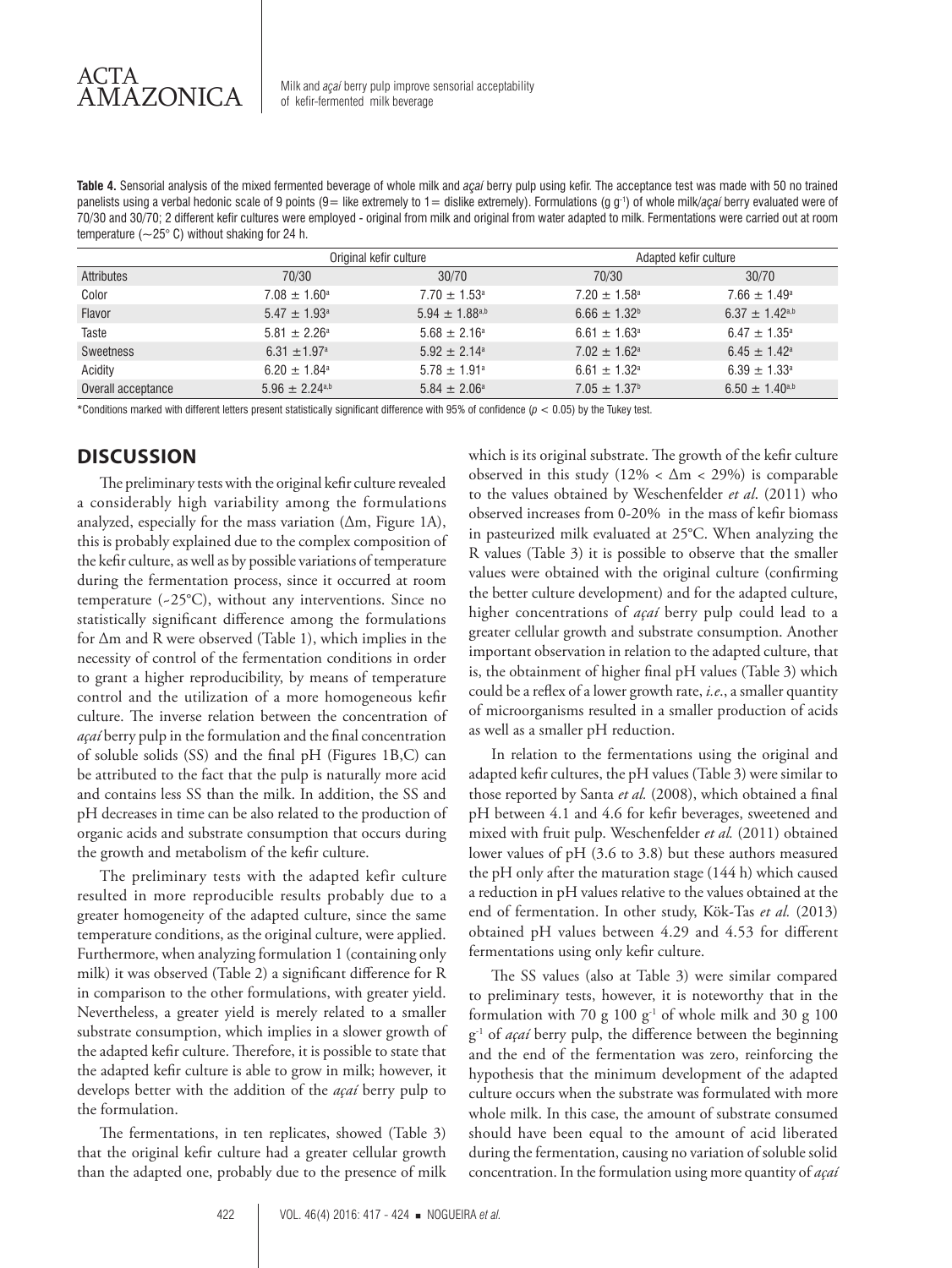

 $\overline{\text{AMAZONICA}}$  Milk and *açaí* berry pulp improve sensorial acceptability of kefir-fermented milk beverage

berry pulp the behavior was identical for the two cultures, demonstrating that both developed well in conditions with less milk and more *açaí* berry pulp. Kök-Tas *et al.* (2013) obtained values of total solids ranging between 7.8 and 8.2 for different fermentations under normal and modified atmosphere.

For the sensory analysis, although there was no statistically significant difference for most of the evaluated attributes (Table 4), it is possible to observe that for 5 out of the 6 evaluated attributes, the formulation 70/30 g g-1 (milk/*açaí*) using the adapted culture, had higher average scores than the others. Regarding the flavor, taste, sweetness and acidity, this fact is probably related to the higher pH obtained in this fermented beverage formulation. Regarding the color, the formulations prepared using more *açaí* berry pulp resulted in a more intense color which is directly associated to the pulp and consequently it is more attractive to the consumer.

The sensory analysis conducted by Santa *et al.* (2008) presented average values of overall acceptance ranging from 6.0 to 7.5 for fermented beverage from kefir mixed with plum or strawberry pulp with different levels of sweetness. Puerari *et al.* (2012) obtained acceptance rates from 8.0 to 9.2 for the beverage of cocoa and kefir, fermented at 10°C. Cui *et al.* (2013) achieved an acceptance level of 8.8 for the beverage of walnut and kefir, fermented for only 12 h. Irigoyen *et al.* (2005) evaluated the effect of storage for 28 days over the sensorial acceptance of a kefir beverage and it was found that the best results were obtained after two days of storage. Based on all these references, the fermented beverages of whole milk and *açaí* berry pulp using kefir obtained in this present study were not so different than the other beverages mentioned and show a good potential.

## **CONCLUSION**

From the analysis of the effects of different compositions of milk and *açaí* berry pulp on the final fermented kefir beverage it was possible to select two formulations. It was observed that with a higher milk composition, the kefir grains (original from milk) development is favorable, but with a higher *açaí* berry pulp composition, and the adapted kefir culture, a better sensorial acceptance is obtained. In general, despite its natural acidity, the *açaí* berry pulp is a good composition with milk for kefir fermentation and it is capable to differentiate a very common probiotic product.

## **ACKNOWLEDGMENTS**

Authors would like to thank the Faculdade Municipal Franco Montoro (Mogi Guaçu –SP / Brazil), where all the experiments and analysis were conducted and also to the Coordenação de Aperfeiçoamento de Pessoal de Nível Superior (CAPES, Brazil) for the financial support.

## **REFERENCES**

- Balabanova, T.; Panayotov, P. 2011. Obtaining functional fermented beverages by using the kefir grains. *Procedia Food Science*, 1:1653–1659.
- Bergmann, R.S.O.; Pereira, M.P.; Veiga, S.M.O.M.; Schneedorf, J.M.; Oliveira, N.M.S.; Fiorini, J.E. 2010. Microbial profile of a kefir sample preparations - grains in natura and lyophilized and fermented suspension. *Ci*ê*ncia e Tecnologia de Alimentos*, 30:1022-1026.
- Cui, X.-H.; Chen, S.-J.; Wang, Y.; Han, J.-R. 2013. Fermentation conditions of walnut milk beverage inoculated with kefir grains. *LWT - Food Science and Technology*, 50:349-352.
- Diniz, R.O.; Perazzo, F.F.; Carvalho, J.C.T.; Schneenedorf, J.M. 2003. Atividade Antiinflamatória de Quefir, um probiótico da medicina popular. *Revista Brasileira de Farmacognosia*,13:19-21.
- Dornelles, A.S.; Rodrigues, S. 2006. Fermentação alcoólica de caldo de cana utilizando grãos de kefir. *Revista Ci*ê*ncia Agron*ô*mica*, 37:386-390.
- Hsieh, H.-H.; Wang, S.-Y.; Chen, T.-L.; Huang, Y.-L.; Chen, M.-Y. 2012. Effects of cow's and goat's milk as fermentation media on the microbial ecology of sugary kefir grains. *International Journal of Food Microbiology*, 157:73–81.
- Irigoyen, A.; Arana, I.; Castiella, M.; Torre, P.; Ibáñez, F.C. 2005. Microbiological physicochemical, and sensory characteristics of kefir during storage. *Food Chemistry*, 90:613-620.
- Kök-Tas,T.; Seydim, A.C.; Özer, B.; Guzel-Seydim, Z.B. 2013. Effects of different fermentation parameters on quality characteristics of kefir. *Journal of Dairy Science*, 96:780-789.
- Leite, A.M.O.; Miguel, M.A.L.; Peixoto, R.S.R.; Soares, A.; Silva, J.T.; Paschoalin, V.M.F. 2013. Microbiological, technological and therapeutic properties of kefir: a natural probiotic beverage. *Brazilian Journal of Microbiology*, 44:341-349.
- Lopitz-Otsoa, F.; Rementeria, A.; Elquezabal, N.; Garaizar, J. 2006. Kefir: A symbiotic yeast-bacteria community with alleged healthy capabilities. *Revista Iberoamericana de Micologia*, 23:67-74.
- Miao, L.; Wu, T. 2014. Açaí (*Euterpe oleracea* Mart.) Liquefied Pulp for Drinking and their Antioxidant Capacities During Processing. In: Preedy, V.(Ed.). *Processing and Impact on Antioxidants in Beverages*. Academic Press, pp. 165–172.
- Menezes, E.M.S.; Torres, A.T.; Srur, A.U.S. 2008. Valor nutricional da polpa de açaí (*Euterpe oleracea* Mart) liofilizada. *Acta Amazonica*, 38:311-316.
- Moreira, M.E.C.; Pereira, I.O.; Santos, M.H.; Ferraz, V.; Barbosa, L.C.A.; Schneedorf, J.M. 2008. Atividade anti-inflamatória de carboidrato produzido por fermentação aquosa de grãos de quefir. *Qu*í*mica Nova*, 31:1738-1742.
- Oliveira, P.A.A.C.; Silva, I.G.; Souza, M.L.; Furtado, C.M.; Silva,R.F. 2011. In natura açaí beverage: quality, pasteurization and acidification. *Ci*ê*ncia e Tecnologia de Alimentos*, 31:502-507.
- Plessas, S.; Koliopoulos, D.; Kourkoutas, Y.; Psarianos, C.; Alexopoulos, A.; Marchant, R.; Banat, I.M.; Koutinas, A.A. 2008. Upgrading of discarded oranges through fermentation using kefir in food industry. *Food Chemistry*, 106:40–49.